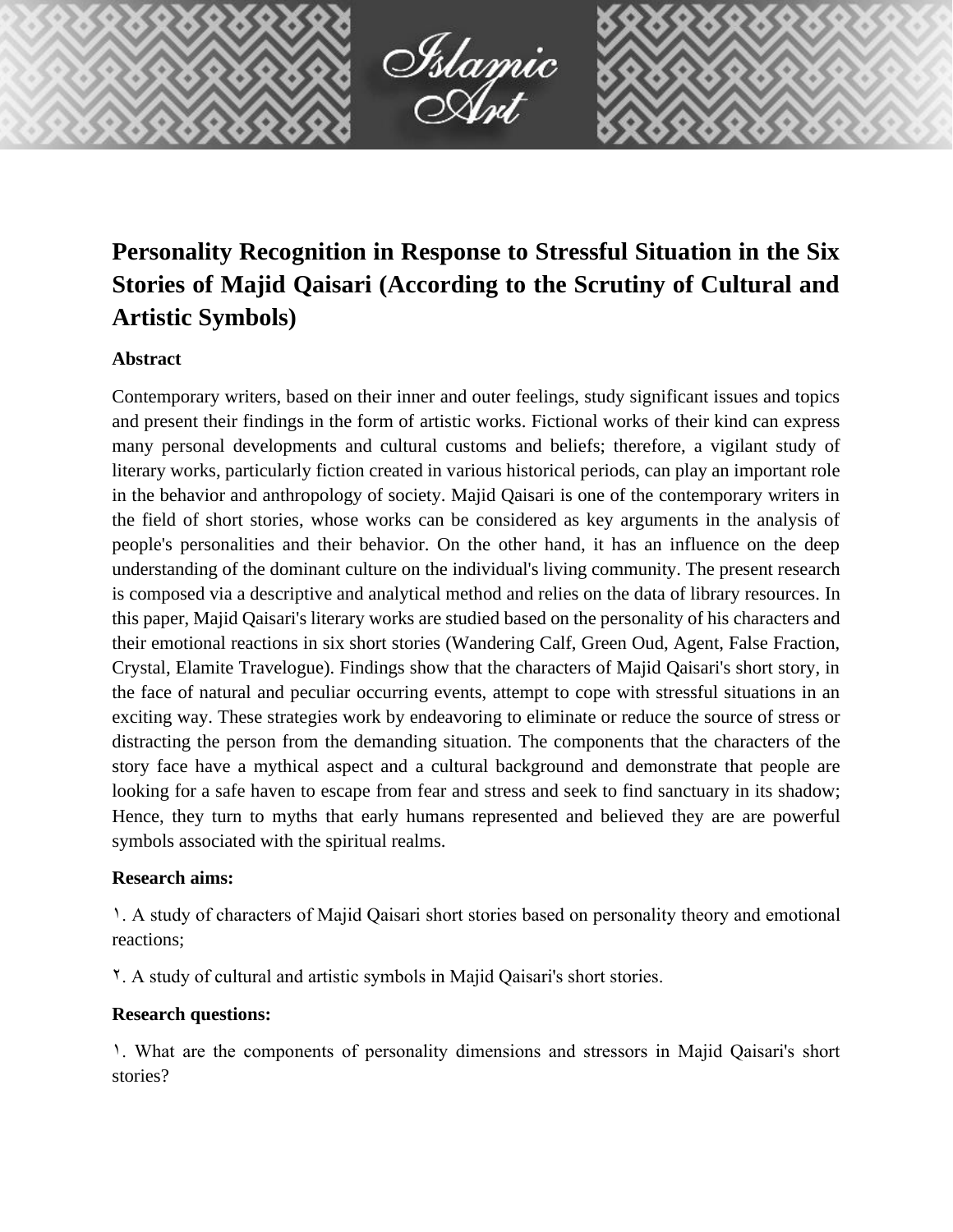2. What are the cultural and artistic symbols reflected in Majid Qaisari's short stories?

**Keywords:** personality, stressful situations, short stories, Majid Qaisari

### **Introduction**

The disciplines of art with its numerous works and artists have always been a fascinating and thought-provoking subject for researchers. One of these interesting topics in artistic creation is fiction. It can be argued that among the various fields of art, this spectacle has given researchers a wider scope for research and study. The reason for this claim is that in the works of fiction, the artist uses a range of words to create a story composed of human beings, interactions, failures, situations, adaptations, friendships, and so on. The author creates the work with a mixture of his experiences and worldview that is based on his inner and outer feelings and fundamentally, these sources distinguish its effect. Throughout history, human beings have continuously tried to manage their living environment and surroundings in such a way as to ensure their mental and physical health. The result of this effort has been a phenomenon known as adaptation. Adaptation, as a set of cognitive and behavioral endeavors, leads to the elimination of stress, the cessation of the tension processes, and patience in the face of trauma. Depending on the circumstances, man spends a lot of time and money and relies on trial and error. Only some sources of stress and events can be eliminated or stopped, and it is necessary to be patient in the face of many changes to his physical and mental health. Meanwhile, cultural and artistic patterns and symbols in any society can greatly turn out to be a stabilizing factor in individual and social relations.

One of the most reliable sources for studying this concept and the process of change is in the content of story books. The situation of the Iranian nation in terms of historical antiquity and the strange range of events and its changes from the perspective of confrontation is an interesting topic to study. Based on this, the subject of personality based on reaction to stressors (mental pressures) in six short stories by Majid Qaisari entitled (Wandering calf, green oud incense, agent, false fraction, crystal, Elamite travel) was selected as a research topic. The characters of Caesar's stories use managing techniques to deal with the nerve-racking difficulties around them. The world of Majid Qaisari's stories is a combination of passion and honesty. The reasons for choosing this author's works are the following:  $\lambda$ . Lack of study of this concept in contemporary stories;  $\lambda$ . Psychology of the text and the author's different views on the social and psychological states of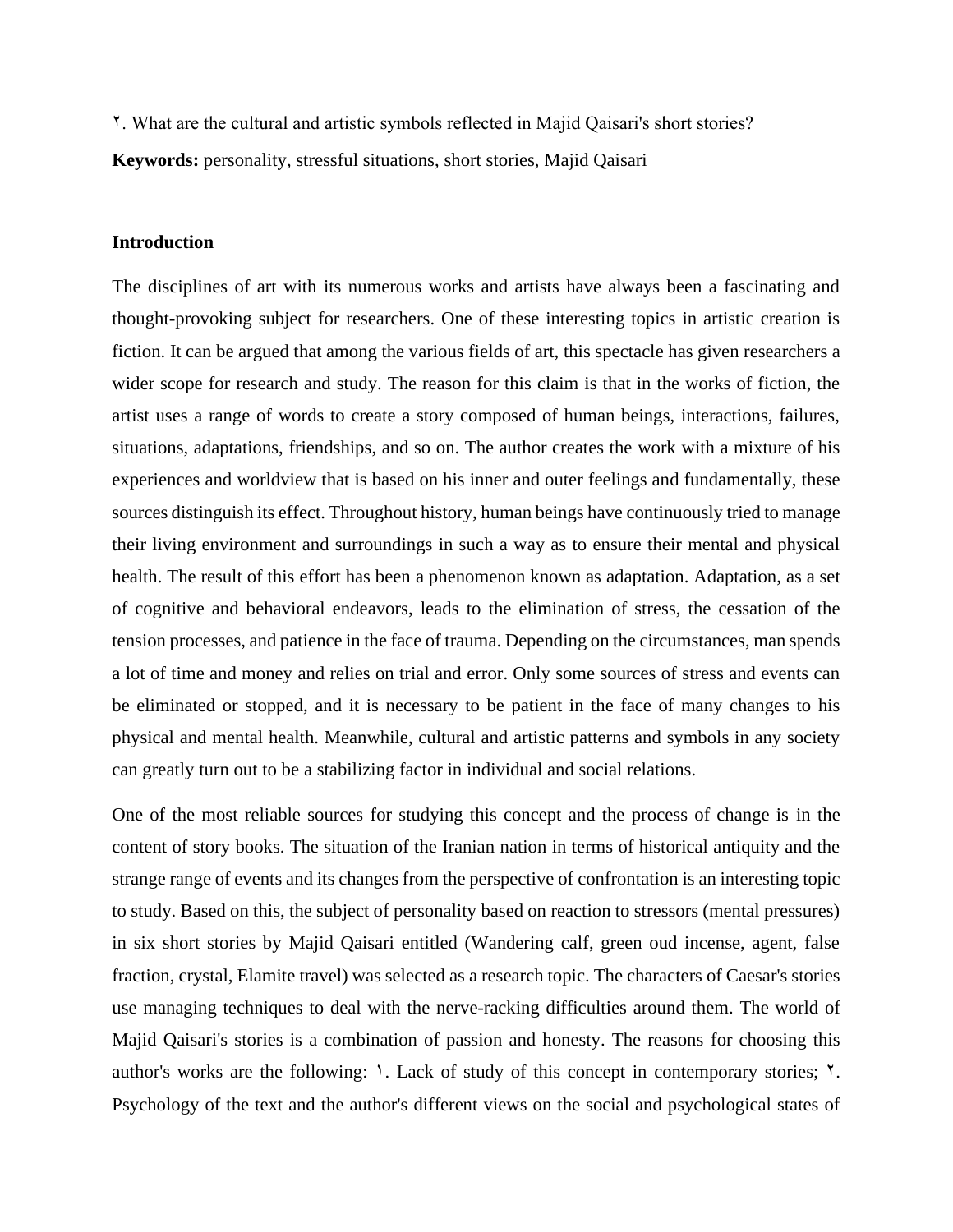the individual; 3. The possibility of studying the author's attitudes and psychological changes from his works.

Accordingly, this study attempts to examine coping styles with stress in six short stories. Given the need to address the issue of coping in the target community, this research is a scientific study of this structure from a new perspective. Majid Qaisari's collection of short stories in terms of a new look in the author's different font, a different narrative, not just life; it is the living of the people around us; Therefore, the researcher intends to understand the coping styles and strategies as well as its fluctuations in fictional characters. Researchers believe that careful study of this concept reveals the path of adaptation and its different consequences in different nations. Regarding the research background, it should be said that no research has been done in this regard in the country so far. In this study, according to the personality of six short stories of Majid Qaisari, their reactions to stressful situations are investigated and in accordance with the main question and the coping strategies within each of them are discussed.

#### **Conclusion**

Theoretical and research principles show that the main result of coping styles or coping is to increase adaptation and maintain mental health. Mental health has three main components: positive or pleasant emotion, negative or unpleasant emotion, and life satisfaction. Accordingly, damage to mental health can be attributed to the lack of positive emotions in life, the frequency of negative emotions in life or undesirable emotions with situations and living conditions. The findings show that the characters of Majid Qaisari's short story, in the face of natural and abnormal events around them, try to cope with stressful situations with the help of an exciting way. Fictional characters have come up with important ways to endure and live. To give meaning to life and to spread positive emotion and a sense of satisfaction, one must move, stop means the growth of negative emotion and dissatisfaction, and this means the death of life. The characters of the story have been able to alleviate the stressful conditions of their environment by using symbols and myths, recognizing the positive messages of life and sacrificing and dealing with art, which are all the most important strategies for giving meaning to life. Protecting them can complement their adaptive efforts. In Caesar's stories, most of the characters' relationship with mythology is shown, and it is clear that individuals have come into contact with their cultural background and mythology in order to overcome their fears. It is as if this provision is a support for them to solve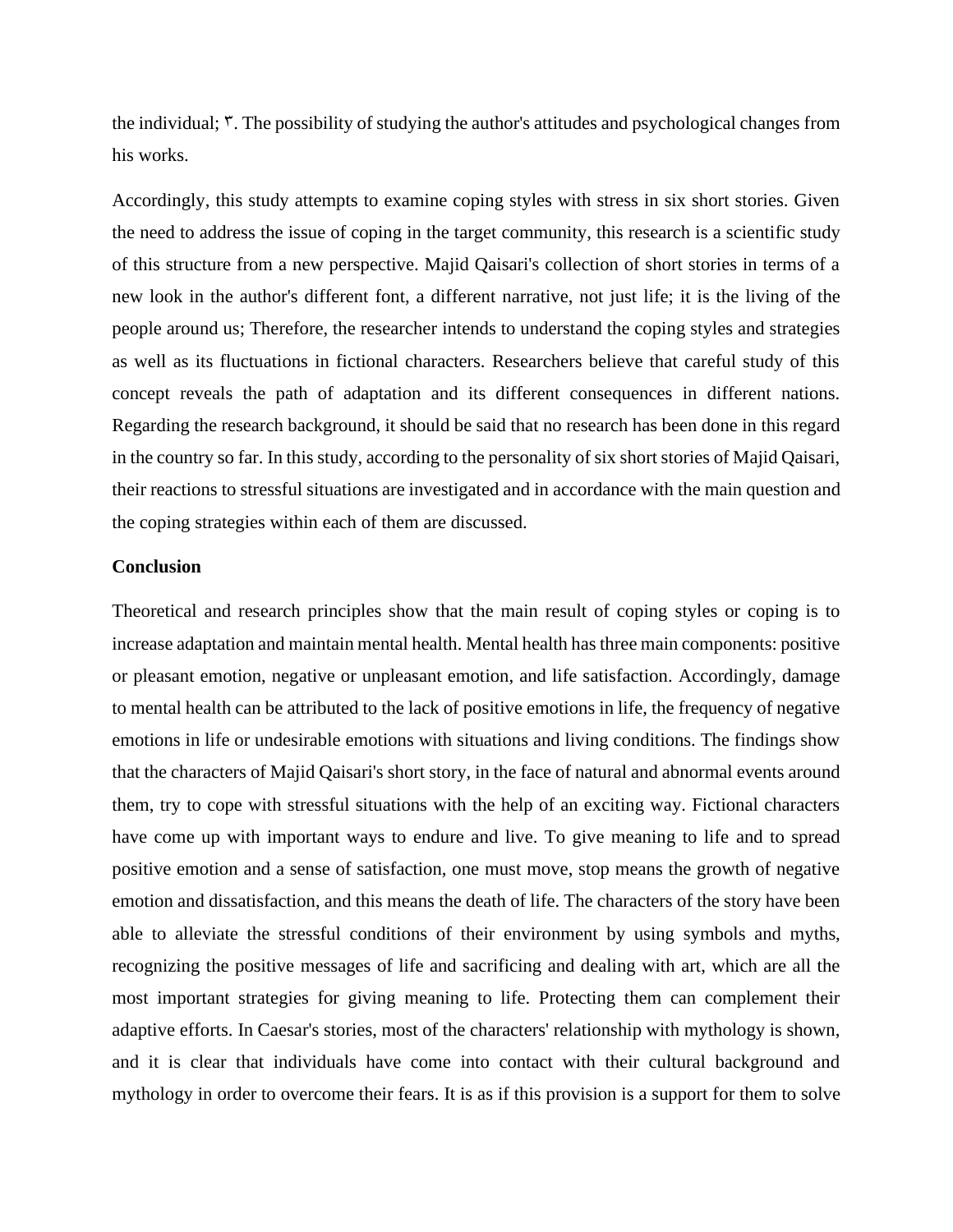their problems, feel more empowered, or by connecting to a powerful source, insure themselves, and avoid fear.

#### **References**

Abrams, M., H.  $(1587)$ . Descriptive Dictionary of Literary Terms, translated by Saeed Sabzian, Tehran: Rahnama.

Bahar, Mehrdad. ( $17\lambda$ ). From myth to history, Tehran: Cheshmeh.

Biniaz, Fathullah. ( $17\lambda$ <sup>V</sup>). An Introduction to Fiction and Narrative Studies (with Moffer referring to pathology, novels and short stories in Iran), First Edition, Tehran: Afrooz Publishing.

Biniaz, Fathullah.  $(1797)$ . An Introduction to Fiction and Narrative Studies, Fourth Edition, Tehran: Nashrafaraz.

T. McAndrew, Francis. (1748). Environmental Psychology, translated by Dr. Gholamreza Mahmoudi, first edition, Tehran: Zarbaf Asl Publishing.

Dadgi, Farnbagh. (1740). Bandeshan, translated by Mehrdad Bahar, Tehran: Toos.

Friend, Jalil. (1571). Avesta, Tehran: Pearl.

Shamsia, Sirus. (1777). Stylistics of Prose, Third Edition, Tehran: Mitra Publishing.

Shamisa, Sirus. (1777). Literary types, fifth edition Tehran: Ferdows.

Industrial, Mohammad,  $(154)$ . Psychological Analysis in Art and Literature, Fifth Edition, Tehran: Center

Frankel, Victor Emile. (1 $\mu$ <sup>x</sup>). Man in Search of Meaning, translated by Akbar Moarefi, ninth edition, Tehran: University of Tehran Press.

Franken, Robert. ( $14\pi\lambda\zeta$ ). Motivation and Excitement, translated by Hassan Shams Esfandabadi, Gholamreza Mahmoudi, Suzan Emami, first edition, Tehran, Ney Publishing.

Fry, Northrop. (1377). Critical Analysis, translated by Saleh Hosseini, Tehran: Niloufar

Ferdowsi, Abolghasem (1971). Ferdowsi Shahnameh, a critical text under the supervision of Y. Bertels, Moscow: Academy of Sciences of the Soviet Union.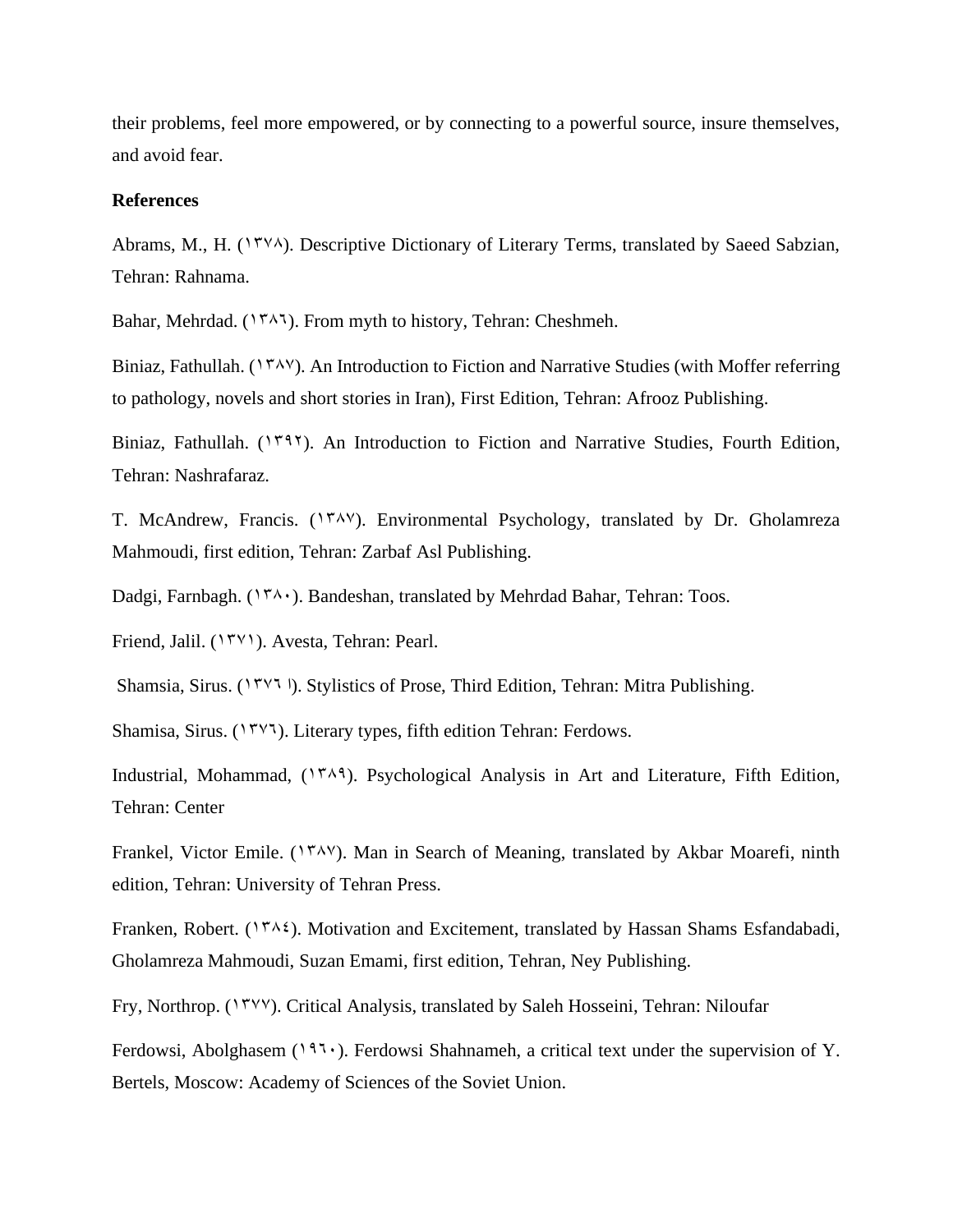Qaisari, Majid.  $(179 \cdot)$ . Underground, Second Edition, Tehran: Ofogh Publishing.

...................... (1390). Three Daughters of Florists, Sixth Edition, Tehran: Surah Mehr.

...................... (1386). The Wandering Calf, Third Edition, Tehran: Ofogh Publishing.

Carnoy, Albert Joseph. (1545). Iranian Myths, translated by Ahmad Tabatabai, Tehran: Scientific and Cultural Publications.

Ganji, H. (1<sup>88</sup>). Mental Health, Tenth Edition, Tehran: Arasbaran.

Mirsadeghi, Jamal  $(17\gamma)$ . Elements of the story, ninth edition, Tehran: Eskhan.

Jung, Carl Gustav. (1٣٨٣). A research ion in the phenomenology of self, translated by Parvin Faramarzi and Fereydoon Faramarzi, Mashhad: Publisher.

#### articles

Agenda, Jacob. ( $15\degree$ ). "The Dictionary of Fiction Terms", Journal of Fiction, Volume 11, Number  $19$ , pp.  $12 - 10$ .

Babapour, Khairuddin Jalil and Rasoulzadeh Tabatabai, Kazem and Ejei, Javad and Fathi Ashtiani, Ali.  $(\Upsilon^{\gamma} \wedge \Upsilon)$ . "Study of the Relationship between Problem Solving Method and Students' Psychological Health", Journal of Psychology, Volume <sup>V</sup>, Number 1, pp. 17-7. Khalatbari, Javad and Azizzadeh, Fereshteh. ( $149$ <sup>c</sup>). "The effect of life skills training and coping strategies with stress on the mental health of female students", Journal of Knowledge and Research in Applied Psychology, Volume  $15$ , Number  $5$ , pp.  $54.79$ .

Rasoulzadeh, Kazem and Nasirzadeh, Razieh. (1584). "Study of the Relationship between Religious Beliefs and Coping Strategies in Students", Quarterly Journal of Gonabad University of Medical Sciences and Health Services, Volume 10, Number  $\zeta$ , pp.  $\zeta \zeta$ -7.

Shams, Mohammad Javad ( $149 \cdot$ ). Background and status of water among the ancient Iranians and Hindus, Journal of the Faculty of Humanities, Semnan University, No.  $\circ$ , pp.  $\forall$  $\forall$ - $\circ$  $\land$ .

Sabri Nazarzadeh, Rashin.  $(1484)$ . "The relationship between feeling of cohesion and hard work with health and coping strategies with stress", Dr. Mohammad Hossein Abdokhodaei, Faculty of Educational Sciences and Psychology. Mashhad Ferdowsi University.